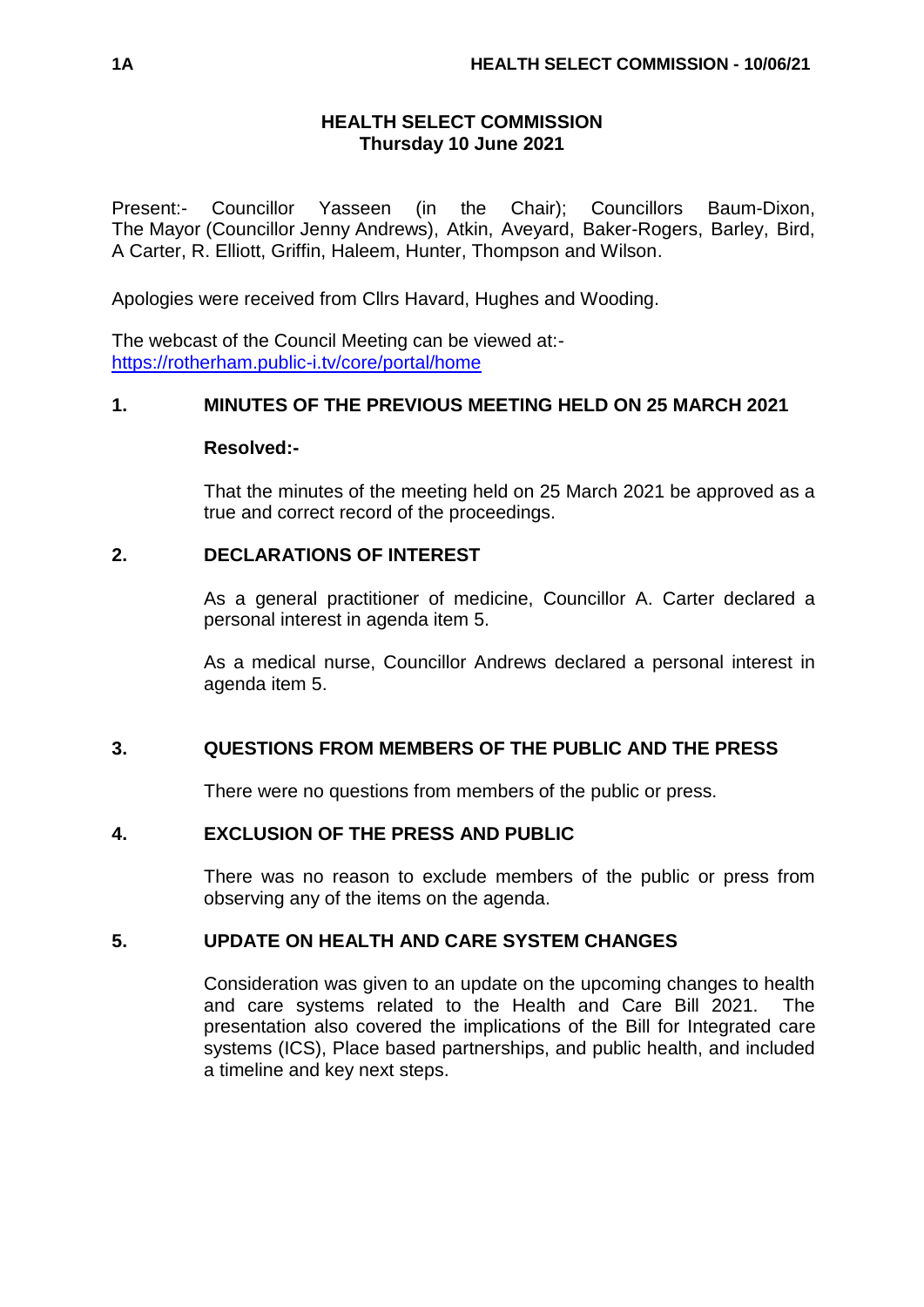In discussion, Members requested assurances around how Rotherham patients access and experience care. The Cabinet Member and officers provided assurances that whilst the architecture of the services will change, the emphasis will remain on person-centred care, adding value rather than inhibiting the customer journey.

Members also requested assurances that the changes would not entail budget cuts and privatisation. The response from officers and the Cabinet Member noted that whilst some aspects of privatisation was necessary- for example, the NHS does not manufacture X-ray machines—the changes are not driven by privatisation.

Members requested assurances around the reduction of long waiting lists. The response from officers and the Cabinet Member noted that all partners involved are committed to making patients the highest priority during the recovery phase. Michael Wright, the Deputy Chief Executive of TRFT further noted that the hospital have expanded their services to catch up with backlogs and expect to have caught up 100% by July.

Members requested further clarification regarding how marginalised communities will receive care. The response from officers noted that people might get served from a new provider, as the changes emphasise place-based response. Therefore, the need was recognised to have the right conversations with residents about their needs and expectations.

Members observed the variation across different parts of the borough as to the kinds of care or health needs that arise, for example, Rotherham has a higher industrial disease burden than other parts of the country. Assurances were requested that the changes would take into account this variation. The response from officers noted that the systems were designed to flex in response to the needs of communities. The systems would be tailored and evidence-based.

Members requested additional information about how success would be measured. The response noted that key performance indicators would be developed to ensure that the system design is meeting the needs of the community.

#### **Resolved:-**

- 1. That the update be noted, with the next progress update to be brought back at the appropriate time
- 2. That officers in consultation with the Cabinet Member determine how best to communicate the changes to the public.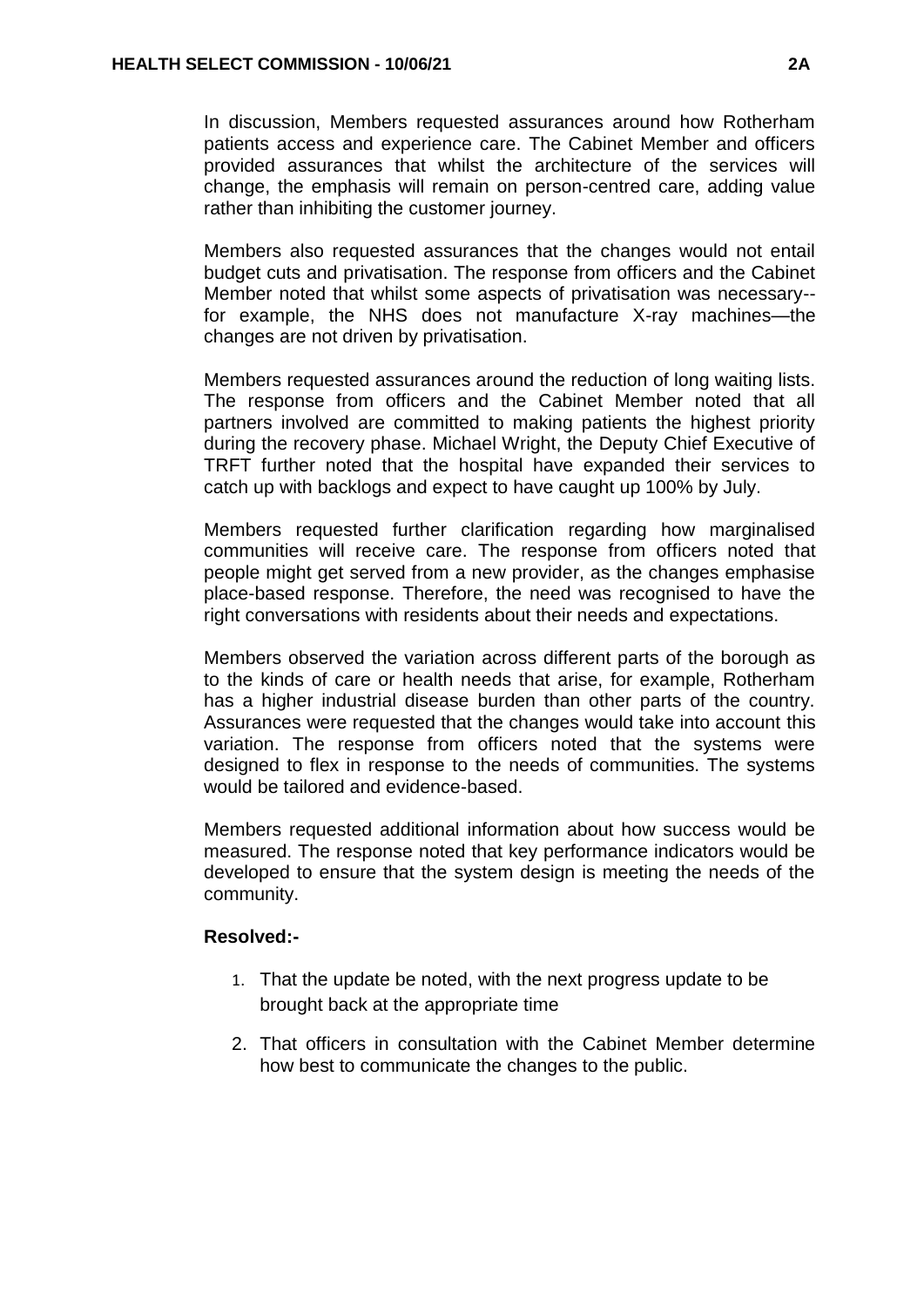### **6. JOINT STRATEGIC NEEDS ASSESSMENT (JSNA) UPDATE**

Consideration was given to an update briefing provided by Public Health Consultant Gilly Brenner regarding the Joint Strategic Needs Assessment which is delivered online in the form of the Rotherham Data Hub interactive Web resource. The presentation described the most recent data updates since the relaunch of the JSNA this year. As part of the presentation several examples of data visualisations were described.

In discussion, Members requested assurances around the validity of data included in the website. Officers provided assurances that the data comes from multiple reputable and highly vetted sources. These sources were listed and the data sets are also linked from the website itself.

Members also requested that the importance and potential of the JSNA be emphasised to the directorates.

Members requested assurances that trends and changes over time were tracked and represented. The reply noted that some of the difficulty lay in the data sets themselves and how the data was collected. Further, ward boundary changes also posed a challenge. Other temporary gaps in data collection have been caused by COVID.

In the interest of tracking outcomes, Members asked if links could be provided to schemes, policies, or outcomes, for example, that respond to the trends revealed by the data.

#### **Resolved:-**

- 1. That the planned development of ward data profiles be prioritised for delivery.
- 2. That examples of work informed by the JSNA be linked from the JSNA website.
- 3. That the Director of Public Health in consultation with the Cabinet Member for Adult Social Care and Health further promote awareness and use of the JSNA within the directorates of the Council.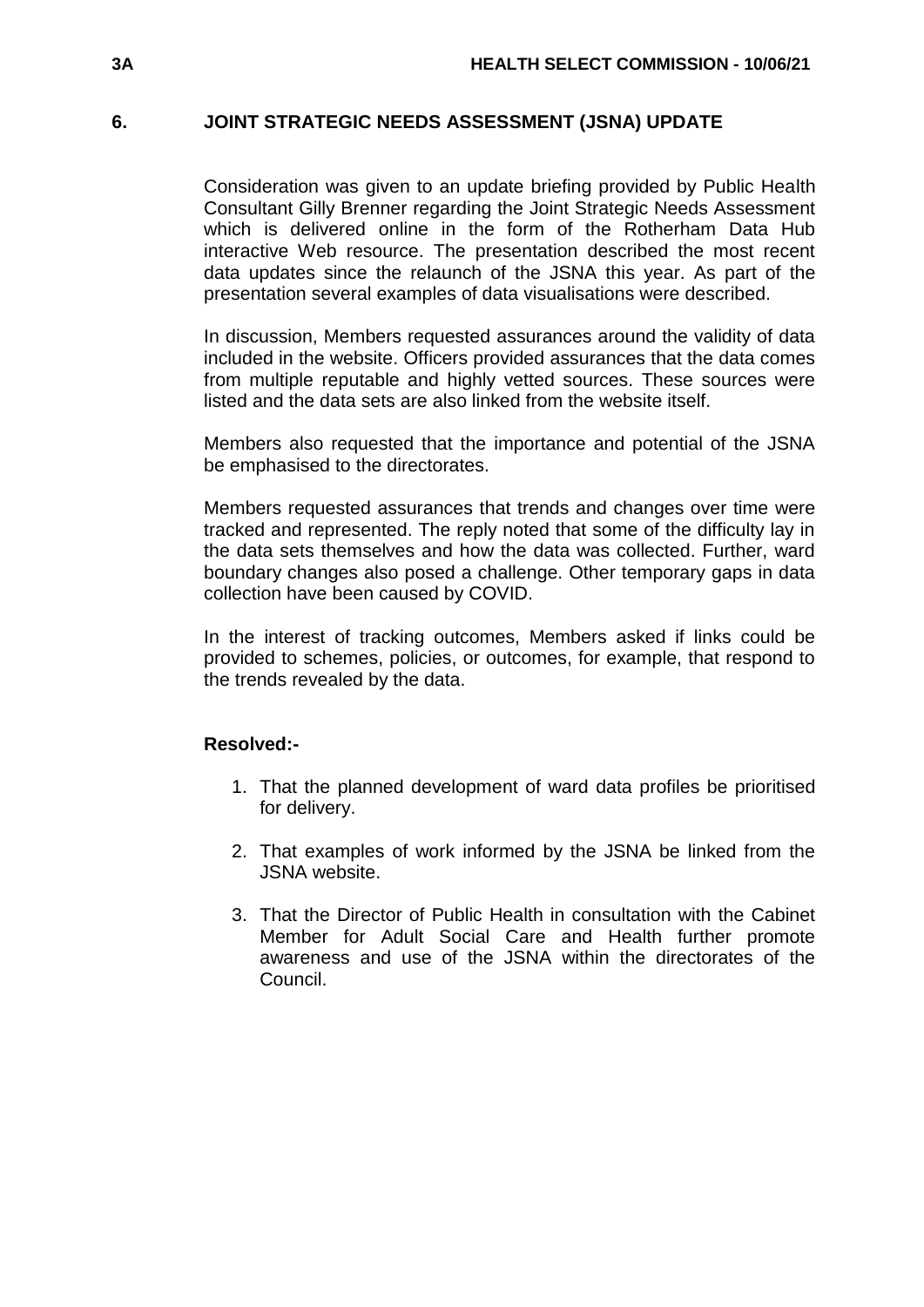#### **7. COVID UPDATE BRIEFING**

Consideration was given to a briefing presented by Ben Anderson, Director of Public Health, which provided an overview of the latest COVID-29 surveillance data. Data around vaccination rollout and vaccine effectiveness was presented. Variants of concern and under investigation were identified. A Rotherham infection rate summary was provided along with comparative information regarding other areas of the country. Analysis of trends was presented along with plans for further vaccination sites.

In discussion, members requested more information about the availability of drop-in vaccinations for residents who did not get their jab when previously invited. The response noted that the national centre is at Sheffield Arena, but locally there is availability through the Primary Care Network. Residents who may have missed their invitation are encouraged to ring the booking line. While drop-in access was not presently available, there would be plans to begin drop-in vaccination clinics following the completion of the vaccination of the under-25 group.

Members also requested assurances that studies were being conducted to capture learning from the Pandemic. The response from officers and the Cabinet Member affirmed that multiple studies were currently in production by the Local Resilience Forum and the Local Outbreak Engagement Board for example, which could be circulated as soon as they are published.

Members expressed interest in knowing more details around the uptake of the second jab and any plans to offer "mobile" vaccines. The response from officers noted that the programme was still seeing good uptake from over 50s as they are being called back at 11 weeks or sooner for the second jab, and the daily update from the CCG on vaccine coverage covers all data. A few people may not be taking up the second vaccine because they may have had a strong reaction to the first or have seen information about blood clots since having the first vaccine. As the programme enters the tail, there are plans to follow up with these people individually to understand the decision they are making. There is an option to offer a different type of vaccine for the second jab, although it is better to have both of the same kind and the risk of blood clot remains very minimal. As the programme moves through different cohorts, there has been a very different response from the 20 somethings than the 70 somethings.

Members wished to know if the ripple from the 17 May was of concern to Public Health. Officers noted in response that increased transmission was always expected, but the government's test is around the impact on severe disease, hospitalisation. The concern is not case rates going up; it is the severe case rates. The decision will be made next week taking all this into account.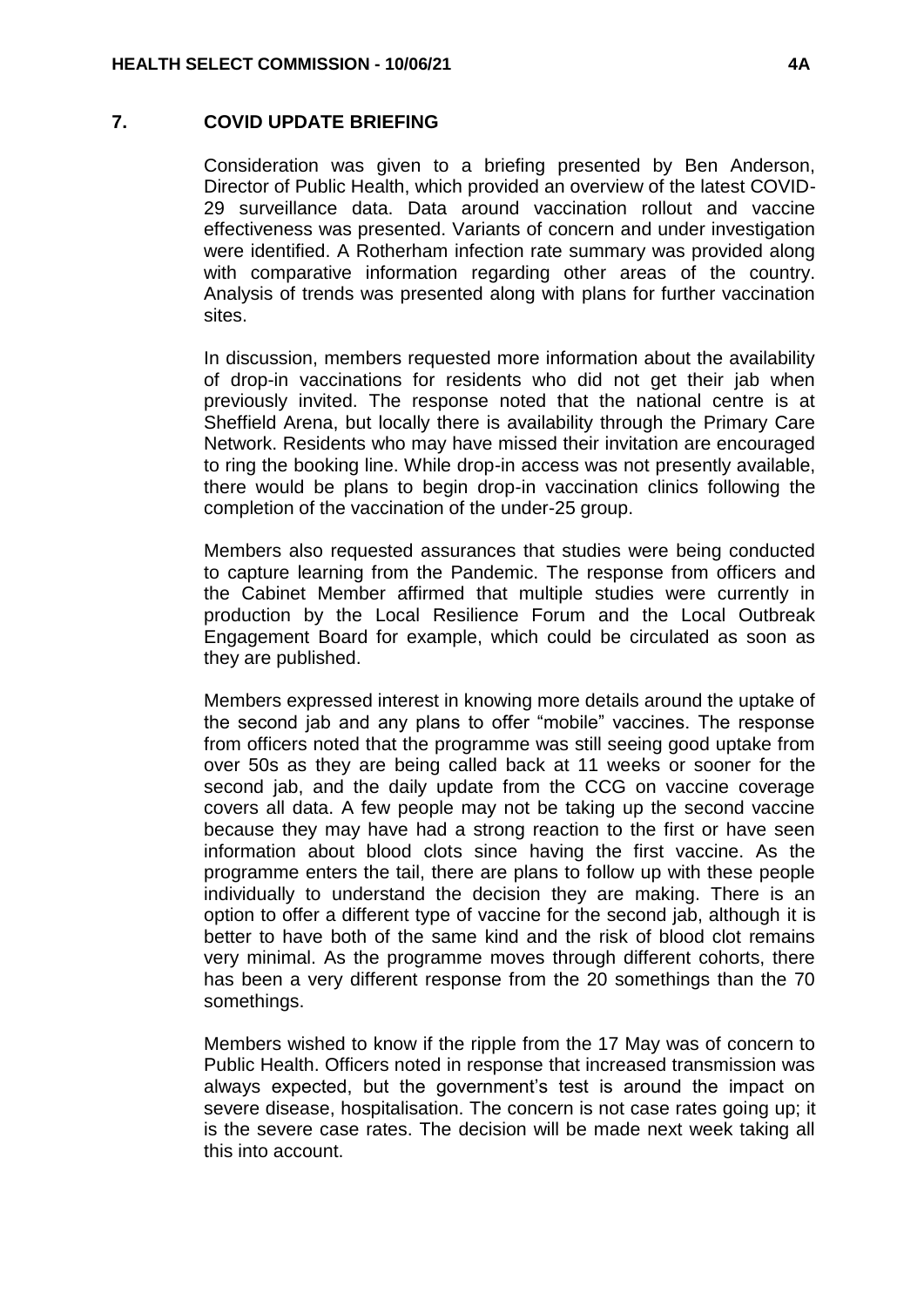Members further requested clarification around the availability of GP and dental appointments. The response noted that some GP appointments had to be rescheduled, but overall more patients can be seen more rapidly via virtual means than in person. Social distancing can cause reduced capacity. Dentistry has been more affected, with the generation of aerosol during the process, so recovery will take longer for Dentistry to catch up.

Members requested assurances that the lag in cohorts not getting the vaccine was being addressed. In response, officers noted that 2000 clinically extremely vulnerable residents were offered and received their vaccinations at home. Other residents for whom access is an issue because of work or caring commitments, those constraints were being mitigated by better local availability, for example with local schools becoming vaccination sites. While some remain unwilling to take up the vaccine, for those who have been unable or could not afford to do so, local options are turning that around.

Members also requested information regarding the presence of non-covid respiratory illnesses in the population. The response from officers noted that the population during lockdown saw almost no flu or RSV and currently has very low respiratory illnesses. As we go into autumn and winter, these will likely rise.

The Chair remarked at the excellent delivery of the vaccination programme in Rotherham with a thank you to the staff and volunteers.

# **Resolved:-**

- 1. That the update be noted.
- 2. That relevant reviews which capture learning from the Pandemic such as that published by the Local Resilience Forum (LRF) be circulated to Members as they become available.
- 3. That the staff and volunteers responsible for the successful delivery of the vaccination programme in Rotherham be thanked on behalf of the Chair.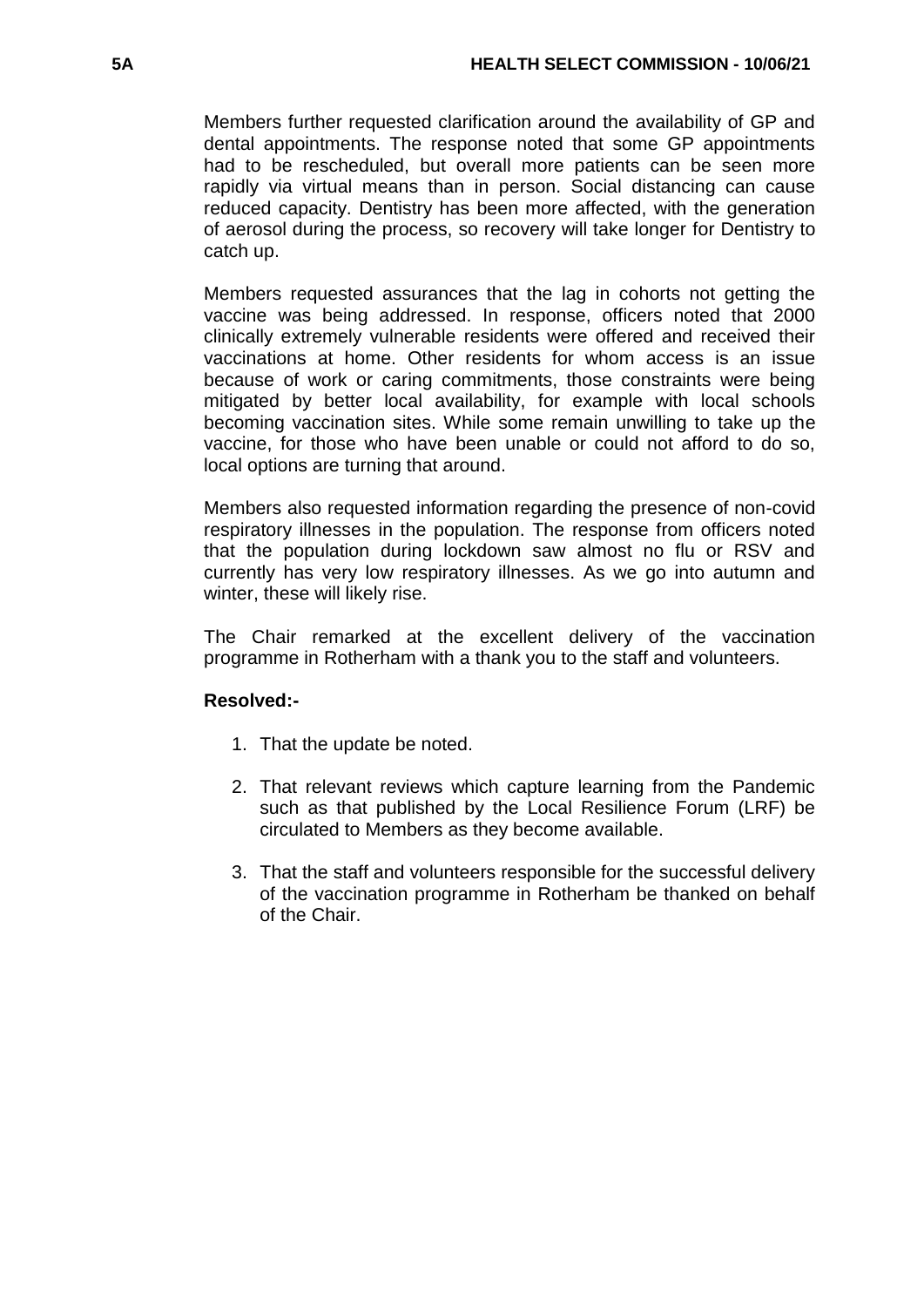### **8. HEALTHWATCH UPDATE**

Consideration was given to a verbal update presented by Lesley Cooper, Manager of Healthwatch, regarding recent activities undertaken by Rotherham Healthwatch since the previous update. These activities included attending meetings regarding the upcoming ICS changes, hosting 7 mythbusting sessions which raised the positive outlook on the vaccine among attendees from 30% to 92%. Healthwatch has responded to calls for evidence and has been asked to deliver advice regarding engaging with asylum seekers. Healthwatch has participated in face to face Quality Improvement meetings with the CCG and has also completed work on stroke and diabetes awareness.

# **Resolved:-**

1. That the update be noted.

### **9. INITIAL WORK PROGRAMME**

Consideration was given to a report providing an outline scrutiny work programme for the 2021/22 municipal year. The criteria for the addition of potential areas of work to the programme were clarified, and input from Members was invited outside the meeting. The membership of the RDaSH quality account sub-group was announced, which comprised Cllrs Andrews, Baker-Rogers, Havard, and Thompson, with Yasseen to Chair. Members interested in serving on the other Quality Account sub-groups were encouraged to make representations outside the meeting.

#### **Resolved:-**

- 1. That consideration be given to an outline work programme using the draft set out in Appendix 1 as a basis for the discussion of scrutiny priorities for the 2021/22 municipal year.
- 2. That the Chair and Governance Advisor meet with the relevant Cabinet Member, representatives of partner organisations, and officers to receive feedback on these proposed areas of work.
- 3. A further report proposing the formal work programme for 2021-22 will be submitted to the Health Select Commission meeting in July of 2021 in order for Members to agree a clear set of priorities for this municipal year.

# **10. URGENT BUSINESS**

There were no urgent items of business requiring a decision at the meeting.